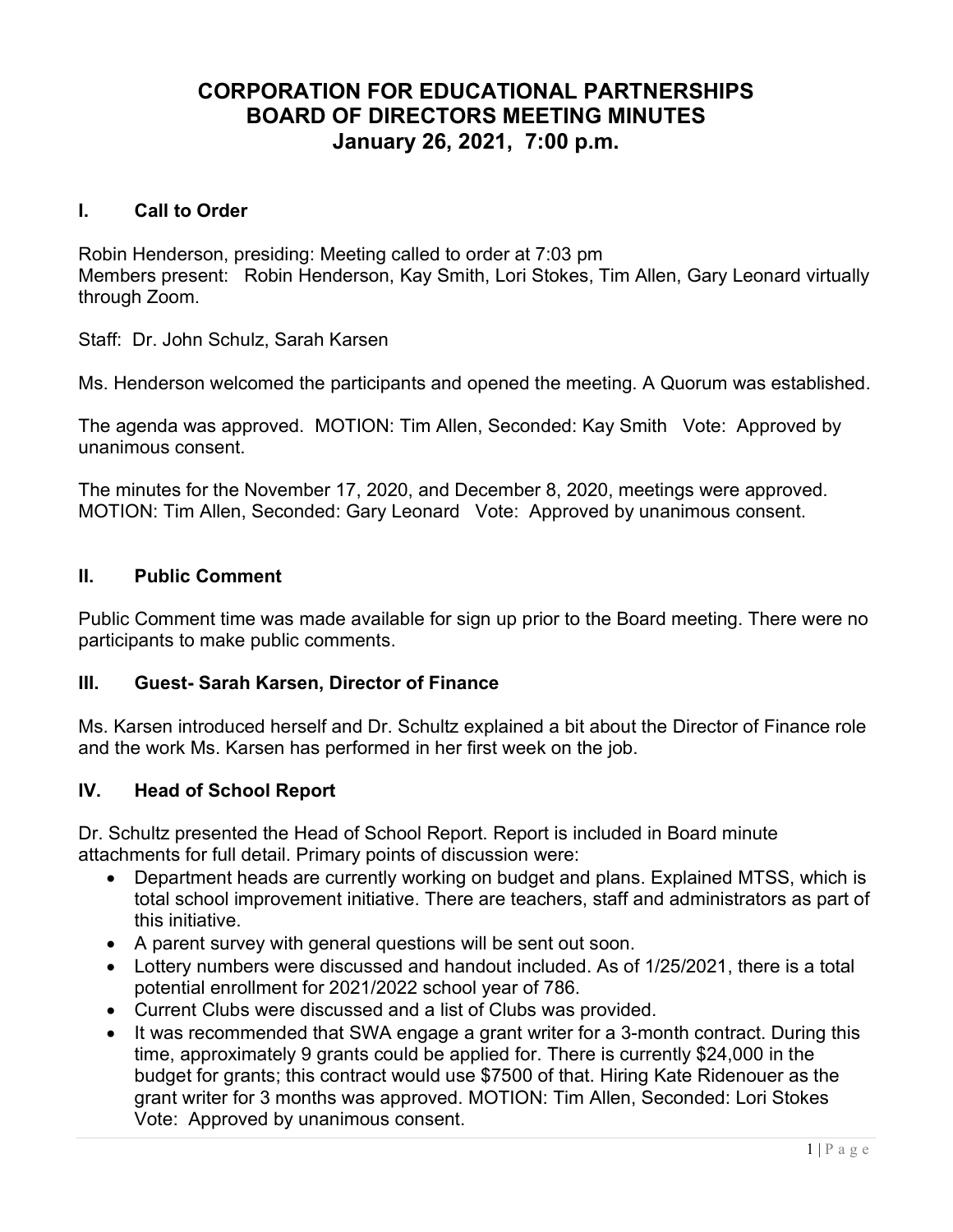- An Employee Retention Credit project was discussed. Aprio, a third-party provider, brought to the school the possibility of Federal funds due to not closing the school, not reducing staffing and not taking a PPP loan. Conditional approval was given to hire Aprio for \$2500 and then \$250 per hour based on the satisfactory response to outstanding questions about SWA's eligibility in the program. MOTION: Tim Allen, Seconded: Lori Stokes Vote: Approved by unanimous consent.
- Summer camps and credit recovery classes were discussed. This would be a way to allow teacher to have work over the summer break and provide families with needed daily activities for students.
- The recommendation as made to select a teacher representative to sit on the Board as a non-voting member. This representative would not attend closed sessions, but would be able to provide teacher feedback to all issues being discussed during Board meetings. This recommendation was accepted by the Board.
- It's time for the first 90-day Head of School evaluation. A plan was made to perform this evaluation within the next 2 weeks.

# V. Finance Report

Tim Allen, Sarah Karsen and Dr Schultz went over the financial reports provided. Reports are included in the attachments to the minutes.

# VI. Actions Taken

- Two policies that are already in place were discussed to re-approve as stand-alone policies. It was recommended by our HR third-party provider that the Policy Prohibiting Drugs and Alcohol as well as the Policy Prohibiting Discrimination, Harassment and Retaliation be pulled out, discussed individually and made stand-alone policies. MOTION: Tim Allen, Seconded: Gary Leonard Vote: Approved by unanimous consent.
- Board training was discussed and determined that a formal training session would take place by the end of the second quarter 2021.

# VII. Board entered closed session

At 7:45 pm the Board entered closed session to discuss personnel matters. MOTION: Tim Allen, Seconded: Lori Stokes Vote: Approved by unanimous consent.

# VIII. Announcements

The Board left closed session and entered into the open session at 9:00 pm.

A motion was made to approve the 2021/2022 school year calendar. MOTION: Tim Allen, Seconded: Lori Stokes Vote: Approved by unanimous consent.

A motion was made to approve 3 new hires- a school nurse, a high school social studies teacher and an EC Director. MOTION: Lori Stokes, Seconded: Gary Leonard Vote: Approved by unanimous consent.